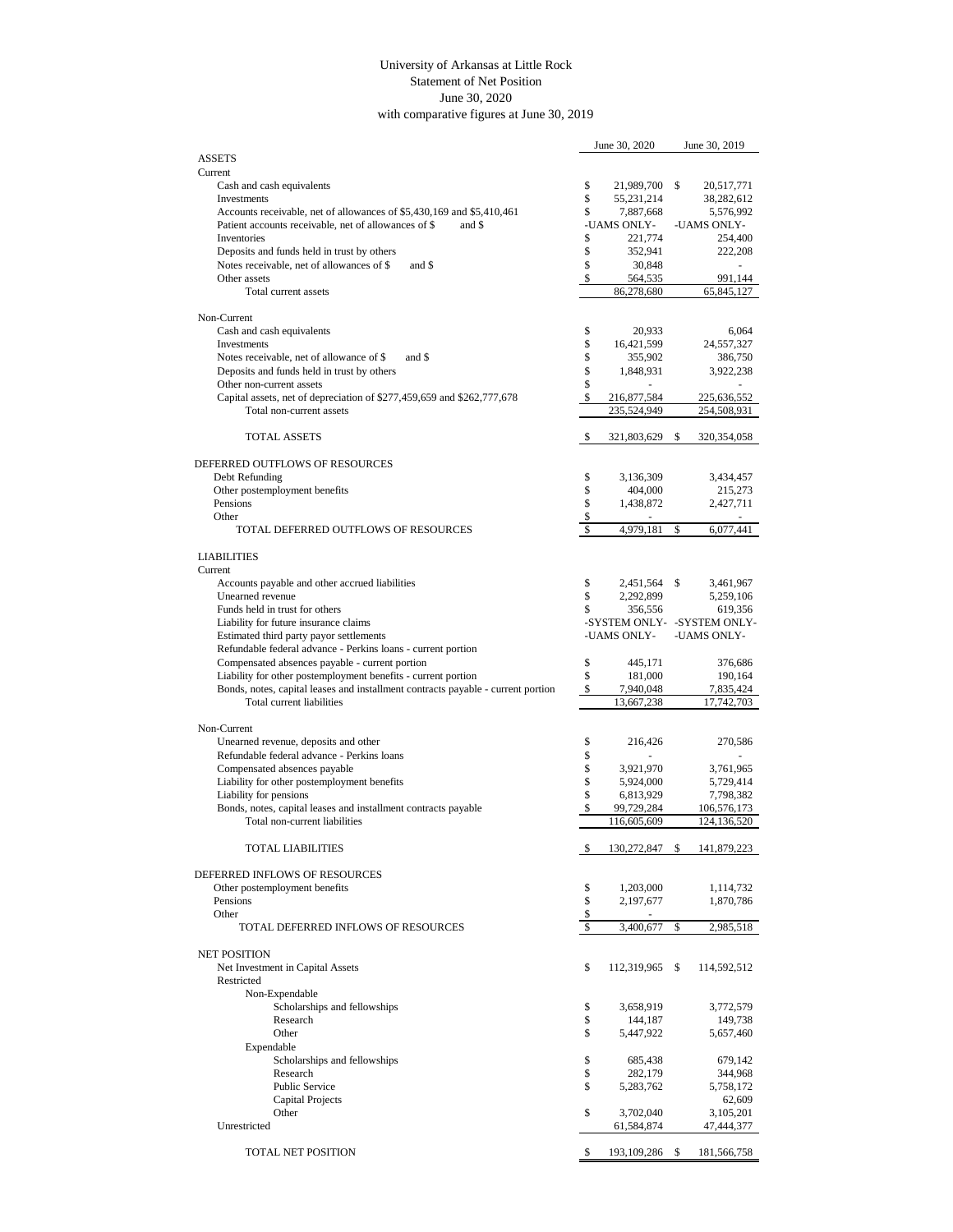## University of Arkansas at Little Rock Statement of Revenues, Expenses and Changes in Net Position June 30, 2020 with comparative figures for 2019

|                                                                                        | Year Ended |                            |                  | Year Ended    |  |
|----------------------------------------------------------------------------------------|------------|----------------------------|------------------|---------------|--|
| <b>Operating Revenues</b>                                                              |            | June 30, 2020              | June 30, 2019    |               |  |
| Student tuition & fees, net of scholarship allowances of \$24,068,177 and \$25,841,537 | \$         | 44,871,107                 | \$<br>43,271,993 |               |  |
| Patient services, net of contractual allowances of \$<br>and \$                        |            | --UAMS ONLY--              |                  | --UAMS ONLY-- |  |
| Federal and county appropriations                                                      |            |                            |                  |               |  |
| Federal grants and contracts                                                           | \$         | 21,835,589                 | \$               | 16,042,166    |  |
| State and local grants and contracts                                                   | \$         | 6,881,120                  | \$               | 7,088,806     |  |
| Non-governmental grants and contracts                                                  | \$         | 1,214,937                  | \$               | 1,808,702     |  |
| Sales and services of educational departments                                          | \$         | 1,042,006                  | \$               | 1,296,586     |  |
| Insurance plan                                                                         |            | -SYSTEM ONLY -SYSTEM ONLY- |                  |               |  |
| Auxiliary enterprises                                                                  |            |                            |                  |               |  |
| Athletics, net of scholarship allowances of \$1,663,017 and \$1,338,649                | \$         | 3,433,028                  |                  | 3,990,480     |  |
| Housing/food service, net of scholarship allowances of \$2,786,474 and \$2,997,255     | \$         | 5,224,112                  |                  | 5,167,071     |  |
| Bookstore, net of scholarship allowances of \$85,650 and \$112,332                     | \$         | 155,744                    |                  | 188,605       |  |
| Other auxiliary enterprises, net of scholarship allowances of \$0 and \$0              | \$         | 1,598,102                  |                  | 1,780,033     |  |
| Other operating revenues                                                               | \$         | 1,809,801                  |                  | 1,993,230     |  |
| Total operating revenues                                                               |            | 88,065,546                 |                  | 82,627,672    |  |
|                                                                                        |            |                            |                  |               |  |
| <b>Operating Expenses</b>                                                              |            |                            |                  |               |  |
| Compensation and benefits                                                              | \$         | 107,226,200                |                  | 112,758,241   |  |
| Supplies and services                                                                  | \$         | 39,004,999                 |                  | 40,250,836    |  |
| Scholarships and fellowships                                                           | \$         | 11,797,777                 |                  | 9,851,415     |  |
| Insurance plan                                                                         |            | -SYSTEM ONLY -SYSTEM ONLY- |                  |               |  |
| Depreciation                                                                           | \$         | 17,108,205                 |                  | 17,130,278    |  |
| Total operating expenses                                                               |            | 175, 137, 181              |                  | 179,990,770   |  |
|                                                                                        |            |                            |                  |               |  |
| Operating income (loss)                                                                |            | (87,071,635)               |                  | (97,363,098)  |  |
|                                                                                        |            |                            |                  |               |  |
| Non-Operating Revenues (Expenses)                                                      |            |                            |                  |               |  |
| State appropriations, net of Medicaid match payments of \$ and \$                      | \$         | 68,392,987                 |                  | 68,330,942    |  |
| Property and sales tax                                                                 | \$         |                            |                  |               |  |
| Federal grants                                                                         | \$         | 18,046,140                 |                  | 16,427,085    |  |
| State and local grants                                                                 | \$         | 5,797,178                  |                  | 6,399,643     |  |
| Non-governmental grants                                                                | \$         | 1,264,690                  |                  | 1,117,983     |  |
| Gifts                                                                                  | \$         | 4,858,045                  |                  | 6,366,221     |  |
| Investment income (net)                                                                | \$         | 2,084,860                  |                  | 2,445,713     |  |
| Interest and fees on capital asset-related debt                                        | \$         | (3,868,329)                |                  | (4,095,572)   |  |
| Gain (loss) on disposal of assets                                                      | \$         | (6,909)                    |                  | (17, 863)     |  |
| Other                                                                                  | \$         | 447                        |                  |               |  |
| Net non-operating revenues                                                             |            | 96,569,109                 |                  | 96,974,152    |  |
| Income before other revenues and expenses                                              |            | 9,497,474                  |                  | (388, 946)    |  |
|                                                                                        |            |                            |                  |               |  |
| Other Changes in Net Position                                                          |            |                            |                  |               |  |
| Capital appropriations                                                                 | \$         |                            |                  |               |  |
| Capital grants and gifts                                                               | \$         | 2,045,054                  |                  | 250,269       |  |
| Adjustments to prior year revenues and expenses                                        | \$         |                            |                  | (214, 597)    |  |
| Extraordinary item-pollution remediation                                               | \$         |                            |                  |               |  |
| Other                                                                                  |            |                            |                  |               |  |
| Total other revenues and expenses                                                      |            | 2,045,054                  |                  | 35,672        |  |
|                                                                                        |            |                            |                  |               |  |
| Increase (decrease) in net position                                                    |            | 11,542,528                 |                  | (353, 274)    |  |
|                                                                                        |            |                            |                  |               |  |
| Net Position, beginning of year                                                        | \$         | 181,566,758                |                  | 181,920,032   |  |
| Net Position, end of year                                                              | \$         | 193,109,286 \$             |                  | 181,566,758   |  |
|                                                                                        |            |                            |                  |               |  |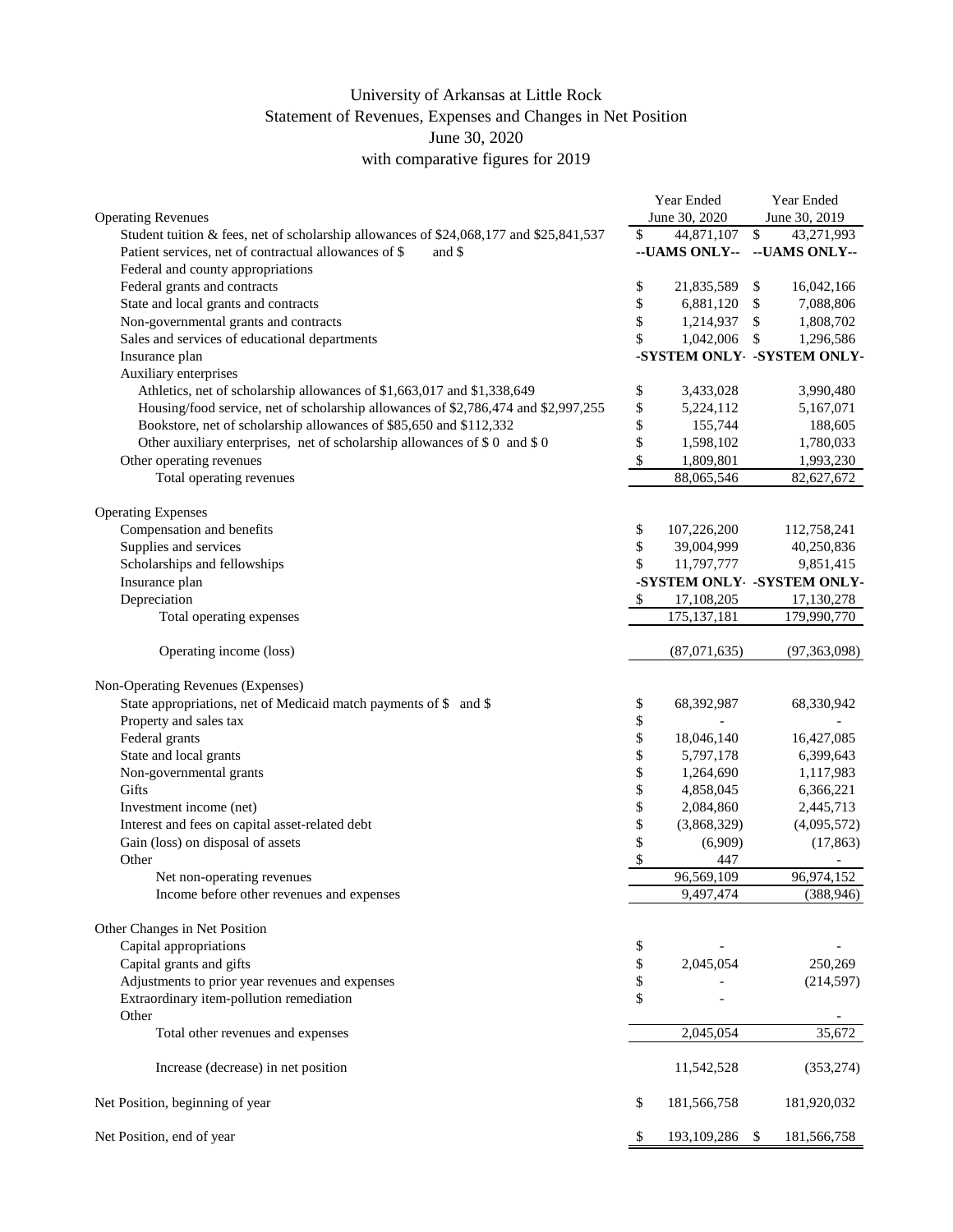## University of Arkansas at Little Rock Statement of Cash Flows - Direct Method For The Year Ended June 30, 2020 with comparative figures for 2019

| June 30, 2019<br>June 30, 2018<br>Cash Flows from Operating Activities<br>$\mathbb{S}$<br>Student tuition and fees (net of scholarships)<br>\$<br>44,311,038<br>46,126,868<br>Patient and insurance payments<br>---UAMS ONLY-<br>---UAMS ONLY-<br>Federal and county appropriations<br>Grants and contracts<br>\$<br>25,934,274<br>\$<br>26,358,829<br>Collection of loans and interest<br>-SYSTEM ONLY- -SYSTEM ONLY-<br>Insurance plan receipts<br>Auxiliary enterprise revenues:<br>Athletics<br>\$<br>3,646,644 \$<br>3,802,831<br>\$<br>Housing and food service<br>5,093,155 \$<br>5,149,752<br>\$<br><b>Bookstore</b><br>$\mathcal{S}$<br>155,744<br>188,605<br>\$<br>Other auxiliary enterprises<br>1,589,512<br>\$<br>1,714,952<br>\$<br>Payments to employees<br>$(85,861,264)$ \$<br>(90,069,216)<br>\$<br>Payment of employee benefits<br>$(20,869,458)$ \$<br>(22, 248, 189)<br>\$<br>Payments to suppliers<br>(39, 849, 364)<br>$(39,383,201)$ \$<br>\$<br>Loans issued to students<br>\$<br>$\overline{\phantom{a}}$<br>\$<br>$(11,797,777)$ \$<br>Scholarships and fellowships<br>(9,851,415)<br>Payments of insurance plan expenses<br>-SYSTEM ONLY-<br>-SYSTEM ONLY-<br>Other receipts (payments)<br>2,032,434<br>\$<br>4,006,296<br>\$<br>Net cash provided (used) by operating activities<br>(75, 148, 899)<br>(74,670,051)<br>Cash Flows from Noncapital Financing Activities<br>State appropriations<br>\$<br>68,392,987<br>\$<br>68,330,941<br>\$<br>Property and sales tax<br>\$<br>\$<br>Gifts and grants for other than capital purposes<br>\$<br>29,966,053<br>30,310,932<br>\$<br>\$<br>Repayment of loans<br>\$<br>\$<br>Direct Lending, Plus and FFEL loan receipts<br>50,126,324<br>51,364,332<br>\$<br>Direct Lending, Plus and FFEL loan payments<br>$(50,520,755)$ \$<br>(51,517,616)<br>\$<br>Other agency funds - net<br>132,077<br>96,168<br>\$<br>\$<br>\$<br>Refunds to grantors<br>\$<br>Intercompany debt payments/receipts<br>÷.<br>CANNOT USE 'OTHER'--MUST DEFINE -- INSERT LINES AS NEEDED<br>Net cash provided (used) by noncapital financing activities<br>98,096,686<br>98,584,757<br>Cash Flows from Capital and Related Financing Activities<br>Distributions from debt proceeds<br>\$<br>1,981,753<br>2,857,433<br>\$<br>\$<br>\$<br>Capital appropriations<br>\$<br>\$<br>Capital grants and gifts<br>\$<br>\$<br>Property taxes - capital allocation<br>\$<br>\$<br>Proceeds from sale of capital assets<br>\$<br>Purchases of capital assets<br>$(4,918,570)$ \$<br>(4,876,760)<br>\$<br>Payment of capital related principal on debt<br>$(7,321,479)$ \$<br>(6,953,164)<br>\$<br>Payments of capital related interest and fees<br>(4, 654, 323)<br>$(4,432,350)$ \$<br>Insurance proceeds<br>\$<br>\$<br>\$<br>\$<br>Payments to/from trustee for reserve<br>CANNOT USE 'OTHER'--MUST DEFINE -- INSERT LINES AS NEEDED<br>(14,690,646)<br>(13, 626, 814)<br>Net cash provided (used) by capital and related financing activities<br>Cash Flows from Investing Activities<br>Proceeds from sales and maturities of investments<br>\$<br>101,994<br>83,637<br>\$<br>Investment income (net of fees)<br>\$<br>1,727,632<br>1,140,046<br>\$<br>Purchases of investments<br>\$<br>$(8,581,612)$ \$<br>(632,008)<br>Net cash provided (used) by investing activities<br>(6,770,343)<br>610,032<br>Net increase (decrease) in cash<br>1,486,798<br>10,897,924<br>\$<br>Cash, beginning of year<br>20,523,835 \$<br>9,625,911<br>22,010,633<br>Cash, end of year<br>\$<br>\$<br>20,523,835 | Year Ended |  |  | Year Ended |  |  |
|-------------------------------------------------------------------------------------------------------------------------------------------------------------------------------------------------------------------------------------------------------------------------------------------------------------------------------------------------------------------------------------------------------------------------------------------------------------------------------------------------------------------------------------------------------------------------------------------------------------------------------------------------------------------------------------------------------------------------------------------------------------------------------------------------------------------------------------------------------------------------------------------------------------------------------------------------------------------------------------------------------------------------------------------------------------------------------------------------------------------------------------------------------------------------------------------------------------------------------------------------------------------------------------------------------------------------------------------------------------------------------------------------------------------------------------------------------------------------------------------------------------------------------------------------------------------------------------------------------------------------------------------------------------------------------------------------------------------------------------------------------------------------------------------------------------------------------------------------------------------------------------------------------------------------------------------------------------------------------------------------------------------------------------------------------------------------------------------------------------------------------------------------------------------------------------------------------------------------------------------------------------------------------------------------------------------------------------------------------------------------------------------------------------------------------------------------------------------------------------------------------------------------------------------------------------------------------------------------------------------------------------------------------------------------------------------------------------------------------------------------------------------------------------------------------------------------------------------------------------------------------------------------------------------------------------------------------------------------------------------------------------------------------------------------------------------------------------------------------------------------------------------------------------------------------------------------------------------------------------------------------------------------------------------------------------------------------------------------------------------------------------------------------------------------------------------------------------------------------------------------------------------------------------------|------------|--|--|------------|--|--|
|                                                                                                                                                                                                                                                                                                                                                                                                                                                                                                                                                                                                                                                                                                                                                                                                                                                                                                                                                                                                                                                                                                                                                                                                                                                                                                                                                                                                                                                                                                                                                                                                                                                                                                                                                                                                                                                                                                                                                                                                                                                                                                                                                                                                                                                                                                                                                                                                                                                                                                                                                                                                                                                                                                                                                                                                                                                                                                                                                                                                                                                                                                                                                                                                                                                                                                                                                                                                                                                                                                                                           |            |  |  |            |  |  |
|                                                                                                                                                                                                                                                                                                                                                                                                                                                                                                                                                                                                                                                                                                                                                                                                                                                                                                                                                                                                                                                                                                                                                                                                                                                                                                                                                                                                                                                                                                                                                                                                                                                                                                                                                                                                                                                                                                                                                                                                                                                                                                                                                                                                                                                                                                                                                                                                                                                                                                                                                                                                                                                                                                                                                                                                                                                                                                                                                                                                                                                                                                                                                                                                                                                                                                                                                                                                                                                                                                                                           |            |  |  |            |  |  |
|                                                                                                                                                                                                                                                                                                                                                                                                                                                                                                                                                                                                                                                                                                                                                                                                                                                                                                                                                                                                                                                                                                                                                                                                                                                                                                                                                                                                                                                                                                                                                                                                                                                                                                                                                                                                                                                                                                                                                                                                                                                                                                                                                                                                                                                                                                                                                                                                                                                                                                                                                                                                                                                                                                                                                                                                                                                                                                                                                                                                                                                                                                                                                                                                                                                                                                                                                                                                                                                                                                                                           |            |  |  |            |  |  |
|                                                                                                                                                                                                                                                                                                                                                                                                                                                                                                                                                                                                                                                                                                                                                                                                                                                                                                                                                                                                                                                                                                                                                                                                                                                                                                                                                                                                                                                                                                                                                                                                                                                                                                                                                                                                                                                                                                                                                                                                                                                                                                                                                                                                                                                                                                                                                                                                                                                                                                                                                                                                                                                                                                                                                                                                                                                                                                                                                                                                                                                                                                                                                                                                                                                                                                                                                                                                                                                                                                                                           |            |  |  |            |  |  |
|                                                                                                                                                                                                                                                                                                                                                                                                                                                                                                                                                                                                                                                                                                                                                                                                                                                                                                                                                                                                                                                                                                                                                                                                                                                                                                                                                                                                                                                                                                                                                                                                                                                                                                                                                                                                                                                                                                                                                                                                                                                                                                                                                                                                                                                                                                                                                                                                                                                                                                                                                                                                                                                                                                                                                                                                                                                                                                                                                                                                                                                                                                                                                                                                                                                                                                                                                                                                                                                                                                                                           |            |  |  |            |  |  |
|                                                                                                                                                                                                                                                                                                                                                                                                                                                                                                                                                                                                                                                                                                                                                                                                                                                                                                                                                                                                                                                                                                                                                                                                                                                                                                                                                                                                                                                                                                                                                                                                                                                                                                                                                                                                                                                                                                                                                                                                                                                                                                                                                                                                                                                                                                                                                                                                                                                                                                                                                                                                                                                                                                                                                                                                                                                                                                                                                                                                                                                                                                                                                                                                                                                                                                                                                                                                                                                                                                                                           |            |  |  |            |  |  |
|                                                                                                                                                                                                                                                                                                                                                                                                                                                                                                                                                                                                                                                                                                                                                                                                                                                                                                                                                                                                                                                                                                                                                                                                                                                                                                                                                                                                                                                                                                                                                                                                                                                                                                                                                                                                                                                                                                                                                                                                                                                                                                                                                                                                                                                                                                                                                                                                                                                                                                                                                                                                                                                                                                                                                                                                                                                                                                                                                                                                                                                                                                                                                                                                                                                                                                                                                                                                                                                                                                                                           |            |  |  |            |  |  |
|                                                                                                                                                                                                                                                                                                                                                                                                                                                                                                                                                                                                                                                                                                                                                                                                                                                                                                                                                                                                                                                                                                                                                                                                                                                                                                                                                                                                                                                                                                                                                                                                                                                                                                                                                                                                                                                                                                                                                                                                                                                                                                                                                                                                                                                                                                                                                                                                                                                                                                                                                                                                                                                                                                                                                                                                                                                                                                                                                                                                                                                                                                                                                                                                                                                                                                                                                                                                                                                                                                                                           |            |  |  |            |  |  |
|                                                                                                                                                                                                                                                                                                                                                                                                                                                                                                                                                                                                                                                                                                                                                                                                                                                                                                                                                                                                                                                                                                                                                                                                                                                                                                                                                                                                                                                                                                                                                                                                                                                                                                                                                                                                                                                                                                                                                                                                                                                                                                                                                                                                                                                                                                                                                                                                                                                                                                                                                                                                                                                                                                                                                                                                                                                                                                                                                                                                                                                                                                                                                                                                                                                                                                                                                                                                                                                                                                                                           |            |  |  |            |  |  |
|                                                                                                                                                                                                                                                                                                                                                                                                                                                                                                                                                                                                                                                                                                                                                                                                                                                                                                                                                                                                                                                                                                                                                                                                                                                                                                                                                                                                                                                                                                                                                                                                                                                                                                                                                                                                                                                                                                                                                                                                                                                                                                                                                                                                                                                                                                                                                                                                                                                                                                                                                                                                                                                                                                                                                                                                                                                                                                                                                                                                                                                                                                                                                                                                                                                                                                                                                                                                                                                                                                                                           |            |  |  |            |  |  |
|                                                                                                                                                                                                                                                                                                                                                                                                                                                                                                                                                                                                                                                                                                                                                                                                                                                                                                                                                                                                                                                                                                                                                                                                                                                                                                                                                                                                                                                                                                                                                                                                                                                                                                                                                                                                                                                                                                                                                                                                                                                                                                                                                                                                                                                                                                                                                                                                                                                                                                                                                                                                                                                                                                                                                                                                                                                                                                                                                                                                                                                                                                                                                                                                                                                                                                                                                                                                                                                                                                                                           |            |  |  |            |  |  |
|                                                                                                                                                                                                                                                                                                                                                                                                                                                                                                                                                                                                                                                                                                                                                                                                                                                                                                                                                                                                                                                                                                                                                                                                                                                                                                                                                                                                                                                                                                                                                                                                                                                                                                                                                                                                                                                                                                                                                                                                                                                                                                                                                                                                                                                                                                                                                                                                                                                                                                                                                                                                                                                                                                                                                                                                                                                                                                                                                                                                                                                                                                                                                                                                                                                                                                                                                                                                                                                                                                                                           |            |  |  |            |  |  |
|                                                                                                                                                                                                                                                                                                                                                                                                                                                                                                                                                                                                                                                                                                                                                                                                                                                                                                                                                                                                                                                                                                                                                                                                                                                                                                                                                                                                                                                                                                                                                                                                                                                                                                                                                                                                                                                                                                                                                                                                                                                                                                                                                                                                                                                                                                                                                                                                                                                                                                                                                                                                                                                                                                                                                                                                                                                                                                                                                                                                                                                                                                                                                                                                                                                                                                                                                                                                                                                                                                                                           |            |  |  |            |  |  |
|                                                                                                                                                                                                                                                                                                                                                                                                                                                                                                                                                                                                                                                                                                                                                                                                                                                                                                                                                                                                                                                                                                                                                                                                                                                                                                                                                                                                                                                                                                                                                                                                                                                                                                                                                                                                                                                                                                                                                                                                                                                                                                                                                                                                                                                                                                                                                                                                                                                                                                                                                                                                                                                                                                                                                                                                                                                                                                                                                                                                                                                                                                                                                                                                                                                                                                                                                                                                                                                                                                                                           |            |  |  |            |  |  |
|                                                                                                                                                                                                                                                                                                                                                                                                                                                                                                                                                                                                                                                                                                                                                                                                                                                                                                                                                                                                                                                                                                                                                                                                                                                                                                                                                                                                                                                                                                                                                                                                                                                                                                                                                                                                                                                                                                                                                                                                                                                                                                                                                                                                                                                                                                                                                                                                                                                                                                                                                                                                                                                                                                                                                                                                                                                                                                                                                                                                                                                                                                                                                                                                                                                                                                                                                                                                                                                                                                                                           |            |  |  |            |  |  |
|                                                                                                                                                                                                                                                                                                                                                                                                                                                                                                                                                                                                                                                                                                                                                                                                                                                                                                                                                                                                                                                                                                                                                                                                                                                                                                                                                                                                                                                                                                                                                                                                                                                                                                                                                                                                                                                                                                                                                                                                                                                                                                                                                                                                                                                                                                                                                                                                                                                                                                                                                                                                                                                                                                                                                                                                                                                                                                                                                                                                                                                                                                                                                                                                                                                                                                                                                                                                                                                                                                                                           |            |  |  |            |  |  |
|                                                                                                                                                                                                                                                                                                                                                                                                                                                                                                                                                                                                                                                                                                                                                                                                                                                                                                                                                                                                                                                                                                                                                                                                                                                                                                                                                                                                                                                                                                                                                                                                                                                                                                                                                                                                                                                                                                                                                                                                                                                                                                                                                                                                                                                                                                                                                                                                                                                                                                                                                                                                                                                                                                                                                                                                                                                                                                                                                                                                                                                                                                                                                                                                                                                                                                                                                                                                                                                                                                                                           |            |  |  |            |  |  |
|                                                                                                                                                                                                                                                                                                                                                                                                                                                                                                                                                                                                                                                                                                                                                                                                                                                                                                                                                                                                                                                                                                                                                                                                                                                                                                                                                                                                                                                                                                                                                                                                                                                                                                                                                                                                                                                                                                                                                                                                                                                                                                                                                                                                                                                                                                                                                                                                                                                                                                                                                                                                                                                                                                                                                                                                                                                                                                                                                                                                                                                                                                                                                                                                                                                                                                                                                                                                                                                                                                                                           |            |  |  |            |  |  |
|                                                                                                                                                                                                                                                                                                                                                                                                                                                                                                                                                                                                                                                                                                                                                                                                                                                                                                                                                                                                                                                                                                                                                                                                                                                                                                                                                                                                                                                                                                                                                                                                                                                                                                                                                                                                                                                                                                                                                                                                                                                                                                                                                                                                                                                                                                                                                                                                                                                                                                                                                                                                                                                                                                                                                                                                                                                                                                                                                                                                                                                                                                                                                                                                                                                                                                                                                                                                                                                                                                                                           |            |  |  |            |  |  |
|                                                                                                                                                                                                                                                                                                                                                                                                                                                                                                                                                                                                                                                                                                                                                                                                                                                                                                                                                                                                                                                                                                                                                                                                                                                                                                                                                                                                                                                                                                                                                                                                                                                                                                                                                                                                                                                                                                                                                                                                                                                                                                                                                                                                                                                                                                                                                                                                                                                                                                                                                                                                                                                                                                                                                                                                                                                                                                                                                                                                                                                                                                                                                                                                                                                                                                                                                                                                                                                                                                                                           |            |  |  |            |  |  |
|                                                                                                                                                                                                                                                                                                                                                                                                                                                                                                                                                                                                                                                                                                                                                                                                                                                                                                                                                                                                                                                                                                                                                                                                                                                                                                                                                                                                                                                                                                                                                                                                                                                                                                                                                                                                                                                                                                                                                                                                                                                                                                                                                                                                                                                                                                                                                                                                                                                                                                                                                                                                                                                                                                                                                                                                                                                                                                                                                                                                                                                                                                                                                                                                                                                                                                                                                                                                                                                                                                                                           |            |  |  |            |  |  |
|                                                                                                                                                                                                                                                                                                                                                                                                                                                                                                                                                                                                                                                                                                                                                                                                                                                                                                                                                                                                                                                                                                                                                                                                                                                                                                                                                                                                                                                                                                                                                                                                                                                                                                                                                                                                                                                                                                                                                                                                                                                                                                                                                                                                                                                                                                                                                                                                                                                                                                                                                                                                                                                                                                                                                                                                                                                                                                                                                                                                                                                                                                                                                                                                                                                                                                                                                                                                                                                                                                                                           |            |  |  |            |  |  |
|                                                                                                                                                                                                                                                                                                                                                                                                                                                                                                                                                                                                                                                                                                                                                                                                                                                                                                                                                                                                                                                                                                                                                                                                                                                                                                                                                                                                                                                                                                                                                                                                                                                                                                                                                                                                                                                                                                                                                                                                                                                                                                                                                                                                                                                                                                                                                                                                                                                                                                                                                                                                                                                                                                                                                                                                                                                                                                                                                                                                                                                                                                                                                                                                                                                                                                                                                                                                                                                                                                                                           |            |  |  |            |  |  |
|                                                                                                                                                                                                                                                                                                                                                                                                                                                                                                                                                                                                                                                                                                                                                                                                                                                                                                                                                                                                                                                                                                                                                                                                                                                                                                                                                                                                                                                                                                                                                                                                                                                                                                                                                                                                                                                                                                                                                                                                                                                                                                                                                                                                                                                                                                                                                                                                                                                                                                                                                                                                                                                                                                                                                                                                                                                                                                                                                                                                                                                                                                                                                                                                                                                                                                                                                                                                                                                                                                                                           |            |  |  |            |  |  |
|                                                                                                                                                                                                                                                                                                                                                                                                                                                                                                                                                                                                                                                                                                                                                                                                                                                                                                                                                                                                                                                                                                                                                                                                                                                                                                                                                                                                                                                                                                                                                                                                                                                                                                                                                                                                                                                                                                                                                                                                                                                                                                                                                                                                                                                                                                                                                                                                                                                                                                                                                                                                                                                                                                                                                                                                                                                                                                                                                                                                                                                                                                                                                                                                                                                                                                                                                                                                                                                                                                                                           |            |  |  |            |  |  |
|                                                                                                                                                                                                                                                                                                                                                                                                                                                                                                                                                                                                                                                                                                                                                                                                                                                                                                                                                                                                                                                                                                                                                                                                                                                                                                                                                                                                                                                                                                                                                                                                                                                                                                                                                                                                                                                                                                                                                                                                                                                                                                                                                                                                                                                                                                                                                                                                                                                                                                                                                                                                                                                                                                                                                                                                                                                                                                                                                                                                                                                                                                                                                                                                                                                                                                                                                                                                                                                                                                                                           |            |  |  |            |  |  |
|                                                                                                                                                                                                                                                                                                                                                                                                                                                                                                                                                                                                                                                                                                                                                                                                                                                                                                                                                                                                                                                                                                                                                                                                                                                                                                                                                                                                                                                                                                                                                                                                                                                                                                                                                                                                                                                                                                                                                                                                                                                                                                                                                                                                                                                                                                                                                                                                                                                                                                                                                                                                                                                                                                                                                                                                                                                                                                                                                                                                                                                                                                                                                                                                                                                                                                                                                                                                                                                                                                                                           |            |  |  |            |  |  |
|                                                                                                                                                                                                                                                                                                                                                                                                                                                                                                                                                                                                                                                                                                                                                                                                                                                                                                                                                                                                                                                                                                                                                                                                                                                                                                                                                                                                                                                                                                                                                                                                                                                                                                                                                                                                                                                                                                                                                                                                                                                                                                                                                                                                                                                                                                                                                                                                                                                                                                                                                                                                                                                                                                                                                                                                                                                                                                                                                                                                                                                                                                                                                                                                                                                                                                                                                                                                                                                                                                                                           |            |  |  |            |  |  |
|                                                                                                                                                                                                                                                                                                                                                                                                                                                                                                                                                                                                                                                                                                                                                                                                                                                                                                                                                                                                                                                                                                                                                                                                                                                                                                                                                                                                                                                                                                                                                                                                                                                                                                                                                                                                                                                                                                                                                                                                                                                                                                                                                                                                                                                                                                                                                                                                                                                                                                                                                                                                                                                                                                                                                                                                                                                                                                                                                                                                                                                                                                                                                                                                                                                                                                                                                                                                                                                                                                                                           |            |  |  |            |  |  |
|                                                                                                                                                                                                                                                                                                                                                                                                                                                                                                                                                                                                                                                                                                                                                                                                                                                                                                                                                                                                                                                                                                                                                                                                                                                                                                                                                                                                                                                                                                                                                                                                                                                                                                                                                                                                                                                                                                                                                                                                                                                                                                                                                                                                                                                                                                                                                                                                                                                                                                                                                                                                                                                                                                                                                                                                                                                                                                                                                                                                                                                                                                                                                                                                                                                                                                                                                                                                                                                                                                                                           |            |  |  |            |  |  |
|                                                                                                                                                                                                                                                                                                                                                                                                                                                                                                                                                                                                                                                                                                                                                                                                                                                                                                                                                                                                                                                                                                                                                                                                                                                                                                                                                                                                                                                                                                                                                                                                                                                                                                                                                                                                                                                                                                                                                                                                                                                                                                                                                                                                                                                                                                                                                                                                                                                                                                                                                                                                                                                                                                                                                                                                                                                                                                                                                                                                                                                                                                                                                                                                                                                                                                                                                                                                                                                                                                                                           |            |  |  |            |  |  |
|                                                                                                                                                                                                                                                                                                                                                                                                                                                                                                                                                                                                                                                                                                                                                                                                                                                                                                                                                                                                                                                                                                                                                                                                                                                                                                                                                                                                                                                                                                                                                                                                                                                                                                                                                                                                                                                                                                                                                                                                                                                                                                                                                                                                                                                                                                                                                                                                                                                                                                                                                                                                                                                                                                                                                                                                                                                                                                                                                                                                                                                                                                                                                                                                                                                                                                                                                                                                                                                                                                                                           |            |  |  |            |  |  |
|                                                                                                                                                                                                                                                                                                                                                                                                                                                                                                                                                                                                                                                                                                                                                                                                                                                                                                                                                                                                                                                                                                                                                                                                                                                                                                                                                                                                                                                                                                                                                                                                                                                                                                                                                                                                                                                                                                                                                                                                                                                                                                                                                                                                                                                                                                                                                                                                                                                                                                                                                                                                                                                                                                                                                                                                                                                                                                                                                                                                                                                                                                                                                                                                                                                                                                                                                                                                                                                                                                                                           |            |  |  |            |  |  |
|                                                                                                                                                                                                                                                                                                                                                                                                                                                                                                                                                                                                                                                                                                                                                                                                                                                                                                                                                                                                                                                                                                                                                                                                                                                                                                                                                                                                                                                                                                                                                                                                                                                                                                                                                                                                                                                                                                                                                                                                                                                                                                                                                                                                                                                                                                                                                                                                                                                                                                                                                                                                                                                                                                                                                                                                                                                                                                                                                                                                                                                                                                                                                                                                                                                                                                                                                                                                                                                                                                                                           |            |  |  |            |  |  |
|                                                                                                                                                                                                                                                                                                                                                                                                                                                                                                                                                                                                                                                                                                                                                                                                                                                                                                                                                                                                                                                                                                                                                                                                                                                                                                                                                                                                                                                                                                                                                                                                                                                                                                                                                                                                                                                                                                                                                                                                                                                                                                                                                                                                                                                                                                                                                                                                                                                                                                                                                                                                                                                                                                                                                                                                                                                                                                                                                                                                                                                                                                                                                                                                                                                                                                                                                                                                                                                                                                                                           |            |  |  |            |  |  |
|                                                                                                                                                                                                                                                                                                                                                                                                                                                                                                                                                                                                                                                                                                                                                                                                                                                                                                                                                                                                                                                                                                                                                                                                                                                                                                                                                                                                                                                                                                                                                                                                                                                                                                                                                                                                                                                                                                                                                                                                                                                                                                                                                                                                                                                                                                                                                                                                                                                                                                                                                                                                                                                                                                                                                                                                                                                                                                                                                                                                                                                                                                                                                                                                                                                                                                                                                                                                                                                                                                                                           |            |  |  |            |  |  |
|                                                                                                                                                                                                                                                                                                                                                                                                                                                                                                                                                                                                                                                                                                                                                                                                                                                                                                                                                                                                                                                                                                                                                                                                                                                                                                                                                                                                                                                                                                                                                                                                                                                                                                                                                                                                                                                                                                                                                                                                                                                                                                                                                                                                                                                                                                                                                                                                                                                                                                                                                                                                                                                                                                                                                                                                                                                                                                                                                                                                                                                                                                                                                                                                                                                                                                                                                                                                                                                                                                                                           |            |  |  |            |  |  |
|                                                                                                                                                                                                                                                                                                                                                                                                                                                                                                                                                                                                                                                                                                                                                                                                                                                                                                                                                                                                                                                                                                                                                                                                                                                                                                                                                                                                                                                                                                                                                                                                                                                                                                                                                                                                                                                                                                                                                                                                                                                                                                                                                                                                                                                                                                                                                                                                                                                                                                                                                                                                                                                                                                                                                                                                                                                                                                                                                                                                                                                                                                                                                                                                                                                                                                                                                                                                                                                                                                                                           |            |  |  |            |  |  |
|                                                                                                                                                                                                                                                                                                                                                                                                                                                                                                                                                                                                                                                                                                                                                                                                                                                                                                                                                                                                                                                                                                                                                                                                                                                                                                                                                                                                                                                                                                                                                                                                                                                                                                                                                                                                                                                                                                                                                                                                                                                                                                                                                                                                                                                                                                                                                                                                                                                                                                                                                                                                                                                                                                                                                                                                                                                                                                                                                                                                                                                                                                                                                                                                                                                                                                                                                                                                                                                                                                                                           |            |  |  |            |  |  |
|                                                                                                                                                                                                                                                                                                                                                                                                                                                                                                                                                                                                                                                                                                                                                                                                                                                                                                                                                                                                                                                                                                                                                                                                                                                                                                                                                                                                                                                                                                                                                                                                                                                                                                                                                                                                                                                                                                                                                                                                                                                                                                                                                                                                                                                                                                                                                                                                                                                                                                                                                                                                                                                                                                                                                                                                                                                                                                                                                                                                                                                                                                                                                                                                                                                                                                                                                                                                                                                                                                                                           |            |  |  |            |  |  |
|                                                                                                                                                                                                                                                                                                                                                                                                                                                                                                                                                                                                                                                                                                                                                                                                                                                                                                                                                                                                                                                                                                                                                                                                                                                                                                                                                                                                                                                                                                                                                                                                                                                                                                                                                                                                                                                                                                                                                                                                                                                                                                                                                                                                                                                                                                                                                                                                                                                                                                                                                                                                                                                                                                                                                                                                                                                                                                                                                                                                                                                                                                                                                                                                                                                                                                                                                                                                                                                                                                                                           |            |  |  |            |  |  |
|                                                                                                                                                                                                                                                                                                                                                                                                                                                                                                                                                                                                                                                                                                                                                                                                                                                                                                                                                                                                                                                                                                                                                                                                                                                                                                                                                                                                                                                                                                                                                                                                                                                                                                                                                                                                                                                                                                                                                                                                                                                                                                                                                                                                                                                                                                                                                                                                                                                                                                                                                                                                                                                                                                                                                                                                                                                                                                                                                                                                                                                                                                                                                                                                                                                                                                                                                                                                                                                                                                                                           |            |  |  |            |  |  |
|                                                                                                                                                                                                                                                                                                                                                                                                                                                                                                                                                                                                                                                                                                                                                                                                                                                                                                                                                                                                                                                                                                                                                                                                                                                                                                                                                                                                                                                                                                                                                                                                                                                                                                                                                                                                                                                                                                                                                                                                                                                                                                                                                                                                                                                                                                                                                                                                                                                                                                                                                                                                                                                                                                                                                                                                                                                                                                                                                                                                                                                                                                                                                                                                                                                                                                                                                                                                                                                                                                                                           |            |  |  |            |  |  |
|                                                                                                                                                                                                                                                                                                                                                                                                                                                                                                                                                                                                                                                                                                                                                                                                                                                                                                                                                                                                                                                                                                                                                                                                                                                                                                                                                                                                                                                                                                                                                                                                                                                                                                                                                                                                                                                                                                                                                                                                                                                                                                                                                                                                                                                                                                                                                                                                                                                                                                                                                                                                                                                                                                                                                                                                                                                                                                                                                                                                                                                                                                                                                                                                                                                                                                                                                                                                                                                                                                                                           |            |  |  |            |  |  |
|                                                                                                                                                                                                                                                                                                                                                                                                                                                                                                                                                                                                                                                                                                                                                                                                                                                                                                                                                                                                                                                                                                                                                                                                                                                                                                                                                                                                                                                                                                                                                                                                                                                                                                                                                                                                                                                                                                                                                                                                                                                                                                                                                                                                                                                                                                                                                                                                                                                                                                                                                                                                                                                                                                                                                                                                                                                                                                                                                                                                                                                                                                                                                                                                                                                                                                                                                                                                                                                                                                                                           |            |  |  |            |  |  |
|                                                                                                                                                                                                                                                                                                                                                                                                                                                                                                                                                                                                                                                                                                                                                                                                                                                                                                                                                                                                                                                                                                                                                                                                                                                                                                                                                                                                                                                                                                                                                                                                                                                                                                                                                                                                                                                                                                                                                                                                                                                                                                                                                                                                                                                                                                                                                                                                                                                                                                                                                                                                                                                                                                                                                                                                                                                                                                                                                                                                                                                                                                                                                                                                                                                                                                                                                                                                                                                                                                                                           |            |  |  |            |  |  |
|                                                                                                                                                                                                                                                                                                                                                                                                                                                                                                                                                                                                                                                                                                                                                                                                                                                                                                                                                                                                                                                                                                                                                                                                                                                                                                                                                                                                                                                                                                                                                                                                                                                                                                                                                                                                                                                                                                                                                                                                                                                                                                                                                                                                                                                                                                                                                                                                                                                                                                                                                                                                                                                                                                                                                                                                                                                                                                                                                                                                                                                                                                                                                                                                                                                                                                                                                                                                                                                                                                                                           |            |  |  |            |  |  |
|                                                                                                                                                                                                                                                                                                                                                                                                                                                                                                                                                                                                                                                                                                                                                                                                                                                                                                                                                                                                                                                                                                                                                                                                                                                                                                                                                                                                                                                                                                                                                                                                                                                                                                                                                                                                                                                                                                                                                                                                                                                                                                                                                                                                                                                                                                                                                                                                                                                                                                                                                                                                                                                                                                                                                                                                                                                                                                                                                                                                                                                                                                                                                                                                                                                                                                                                                                                                                                                                                                                                           |            |  |  |            |  |  |
|                                                                                                                                                                                                                                                                                                                                                                                                                                                                                                                                                                                                                                                                                                                                                                                                                                                                                                                                                                                                                                                                                                                                                                                                                                                                                                                                                                                                                                                                                                                                                                                                                                                                                                                                                                                                                                                                                                                                                                                                                                                                                                                                                                                                                                                                                                                                                                                                                                                                                                                                                                                                                                                                                                                                                                                                                                                                                                                                                                                                                                                                                                                                                                                                                                                                                                                                                                                                                                                                                                                                           |            |  |  |            |  |  |
|                                                                                                                                                                                                                                                                                                                                                                                                                                                                                                                                                                                                                                                                                                                                                                                                                                                                                                                                                                                                                                                                                                                                                                                                                                                                                                                                                                                                                                                                                                                                                                                                                                                                                                                                                                                                                                                                                                                                                                                                                                                                                                                                                                                                                                                                                                                                                                                                                                                                                                                                                                                                                                                                                                                                                                                                                                                                                                                                                                                                                                                                                                                                                                                                                                                                                                                                                                                                                                                                                                                                           |            |  |  |            |  |  |
|                                                                                                                                                                                                                                                                                                                                                                                                                                                                                                                                                                                                                                                                                                                                                                                                                                                                                                                                                                                                                                                                                                                                                                                                                                                                                                                                                                                                                                                                                                                                                                                                                                                                                                                                                                                                                                                                                                                                                                                                                                                                                                                                                                                                                                                                                                                                                                                                                                                                                                                                                                                                                                                                                                                                                                                                                                                                                                                                                                                                                                                                                                                                                                                                                                                                                                                                                                                                                                                                                                                                           |            |  |  |            |  |  |
|                                                                                                                                                                                                                                                                                                                                                                                                                                                                                                                                                                                                                                                                                                                                                                                                                                                                                                                                                                                                                                                                                                                                                                                                                                                                                                                                                                                                                                                                                                                                                                                                                                                                                                                                                                                                                                                                                                                                                                                                                                                                                                                                                                                                                                                                                                                                                                                                                                                                                                                                                                                                                                                                                                                                                                                                                                                                                                                                                                                                                                                                                                                                                                                                                                                                                                                                                                                                                                                                                                                                           |            |  |  |            |  |  |
|                                                                                                                                                                                                                                                                                                                                                                                                                                                                                                                                                                                                                                                                                                                                                                                                                                                                                                                                                                                                                                                                                                                                                                                                                                                                                                                                                                                                                                                                                                                                                                                                                                                                                                                                                                                                                                                                                                                                                                                                                                                                                                                                                                                                                                                                                                                                                                                                                                                                                                                                                                                                                                                                                                                                                                                                                                                                                                                                                                                                                                                                                                                                                                                                                                                                                                                                                                                                                                                                                                                                           |            |  |  |            |  |  |
|                                                                                                                                                                                                                                                                                                                                                                                                                                                                                                                                                                                                                                                                                                                                                                                                                                                                                                                                                                                                                                                                                                                                                                                                                                                                                                                                                                                                                                                                                                                                                                                                                                                                                                                                                                                                                                                                                                                                                                                                                                                                                                                                                                                                                                                                                                                                                                                                                                                                                                                                                                                                                                                                                                                                                                                                                                                                                                                                                                                                                                                                                                                                                                                                                                                                                                                                                                                                                                                                                                                                           |            |  |  |            |  |  |
|                                                                                                                                                                                                                                                                                                                                                                                                                                                                                                                                                                                                                                                                                                                                                                                                                                                                                                                                                                                                                                                                                                                                                                                                                                                                                                                                                                                                                                                                                                                                                                                                                                                                                                                                                                                                                                                                                                                                                                                                                                                                                                                                                                                                                                                                                                                                                                                                                                                                                                                                                                                                                                                                                                                                                                                                                                                                                                                                                                                                                                                                                                                                                                                                                                                                                                                                                                                                                                                                                                                                           |            |  |  |            |  |  |
|                                                                                                                                                                                                                                                                                                                                                                                                                                                                                                                                                                                                                                                                                                                                                                                                                                                                                                                                                                                                                                                                                                                                                                                                                                                                                                                                                                                                                                                                                                                                                                                                                                                                                                                                                                                                                                                                                                                                                                                                                                                                                                                                                                                                                                                                                                                                                                                                                                                                                                                                                                                                                                                                                                                                                                                                                                                                                                                                                                                                                                                                                                                                                                                                                                                                                                                                                                                                                                                                                                                                           |            |  |  |            |  |  |
|                                                                                                                                                                                                                                                                                                                                                                                                                                                                                                                                                                                                                                                                                                                                                                                                                                                                                                                                                                                                                                                                                                                                                                                                                                                                                                                                                                                                                                                                                                                                                                                                                                                                                                                                                                                                                                                                                                                                                                                                                                                                                                                                                                                                                                                                                                                                                                                                                                                                                                                                                                                                                                                                                                                                                                                                                                                                                                                                                                                                                                                                                                                                                                                                                                                                                                                                                                                                                                                                                                                                           |            |  |  |            |  |  |
|                                                                                                                                                                                                                                                                                                                                                                                                                                                                                                                                                                                                                                                                                                                                                                                                                                                                                                                                                                                                                                                                                                                                                                                                                                                                                                                                                                                                                                                                                                                                                                                                                                                                                                                                                                                                                                                                                                                                                                                                                                                                                                                                                                                                                                                                                                                                                                                                                                                                                                                                                                                                                                                                                                                                                                                                                                                                                                                                                                                                                                                                                                                                                                                                                                                                                                                                                                                                                                                                                                                                           |            |  |  |            |  |  |
|                                                                                                                                                                                                                                                                                                                                                                                                                                                                                                                                                                                                                                                                                                                                                                                                                                                                                                                                                                                                                                                                                                                                                                                                                                                                                                                                                                                                                                                                                                                                                                                                                                                                                                                                                                                                                                                                                                                                                                                                                                                                                                                                                                                                                                                                                                                                                                                                                                                                                                                                                                                                                                                                                                                                                                                                                                                                                                                                                                                                                                                                                                                                                                                                                                                                                                                                                                                                                                                                                                                                           |            |  |  |            |  |  |
|                                                                                                                                                                                                                                                                                                                                                                                                                                                                                                                                                                                                                                                                                                                                                                                                                                                                                                                                                                                                                                                                                                                                                                                                                                                                                                                                                                                                                                                                                                                                                                                                                                                                                                                                                                                                                                                                                                                                                                                                                                                                                                                                                                                                                                                                                                                                                                                                                                                                                                                                                                                                                                                                                                                                                                                                                                                                                                                                                                                                                                                                                                                                                                                                                                                                                                                                                                                                                                                                                                                                           |            |  |  |            |  |  |